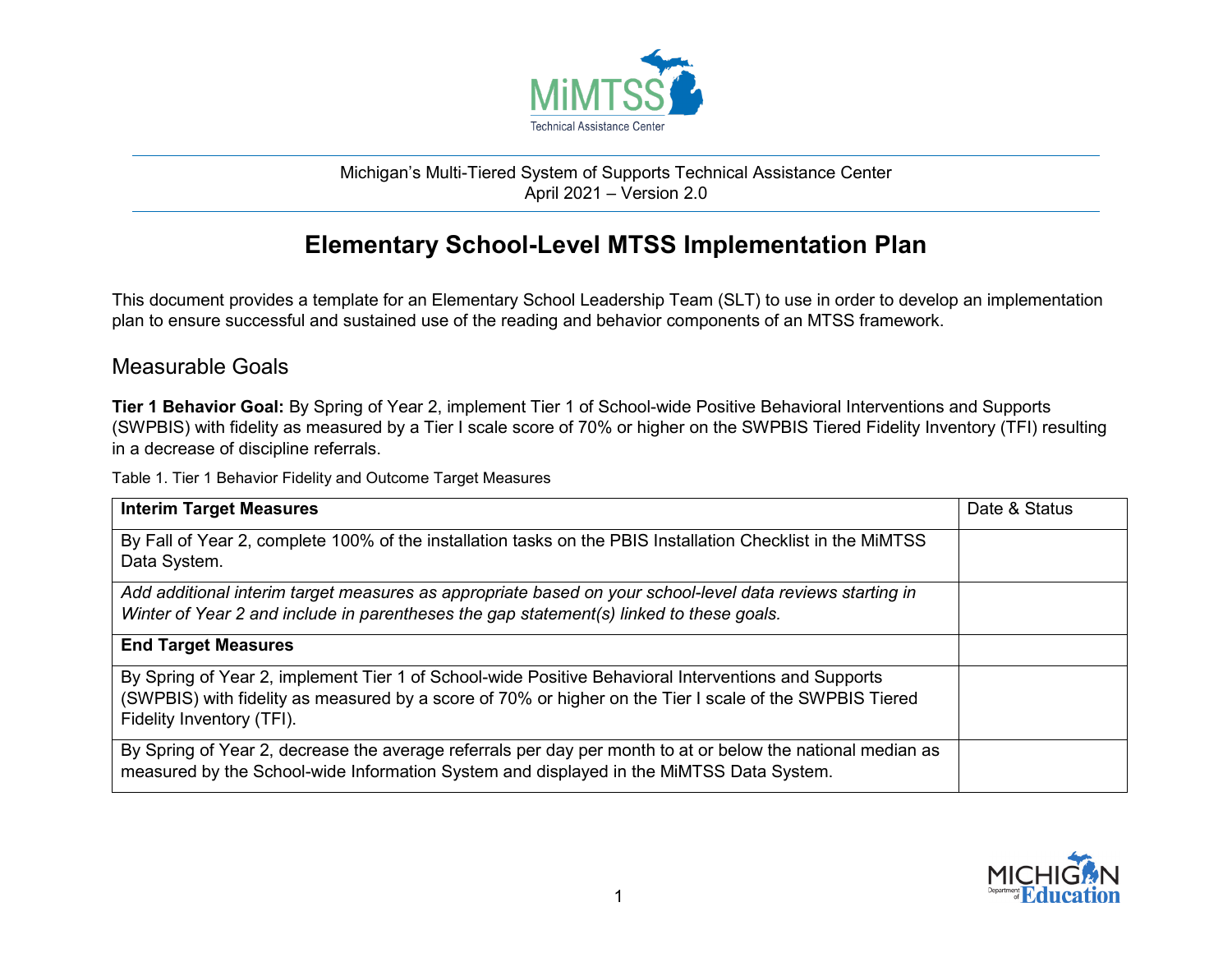**Tier 1 Reading Goal:** By Spring of Year 3, implement Tier 1 reading components of an MTSS framework with fidelity as measured by a Tier 1 score of 80% or higher on the Reading Tiered Fidelity Inventory (R-TFI), resulting in an increase in the percent of students at or above benchmark as measured by Acadience Reading Composite Score.

Table 2. Tier 1 Reading Fidelity and Outcome Target Measures

| <b>Interim Target Measures</b>                                                                                                                                                                            | Date & Status |
|-----------------------------------------------------------------------------------------------------------------------------------------------------------------------------------------------------------|---------------|
| By Fall of Year 3, complete 100% of the installation tasks on the School-wide Reading Model Installation<br>Checklists.                                                                                   |               |
| Add additional interim target measures as appropriate based on your school-level data reviews starting in Spring<br>of Year 2 and include in parentheses the gap statement(s) linked to these objectives. |               |
| <b>End Target Measures</b>                                                                                                                                                                                |               |
| By Spring of Year 3, implement Tier 1 reading components of an MTSS framework with fidelity as measured by<br>a Tier I scale score of 80% or higher on the Reading Tiered Fidelity Inventory (R-TFI).     |               |
| By Spring of Year 3, increase in the percent of students at or above benchmark as measured by Acadience<br><b>Reading Composite Score</b>                                                                 |               |

**Integrated Reading and Behavior Intervention System Goal:** By Spring of Year 4, implement an integrated behavior and reading MTSS framework with fidelity as measured by a total score of at least 70% on the School-wide PBIS TFI and a total score of at least 80% on the R-TFI, resulting increased access to and effectiveness of interventions.

Table 3. Intervention System Target Measures

| <b>Interim Target Measures</b>                                                                                                                            | Date & Status |
|-----------------------------------------------------------------------------------------------------------------------------------------------------------|---------------|
| By Fall of Year 3, complete 100% of the installation tasks on the Check-In, Check-Out Installation checklist in<br>MiMTSS Data System.                    |               |
| By Spring of Year 3, complete 100% of the installation tasks on the Elementary Intervention System Installation<br>checklist in the MiMTSS Data System.   |               |
| By Spring of Year 4, Complete 100% of the installation tasks on the Elementary Intensifying Intervention<br>Installation checklist in MiMTSS Data System. |               |